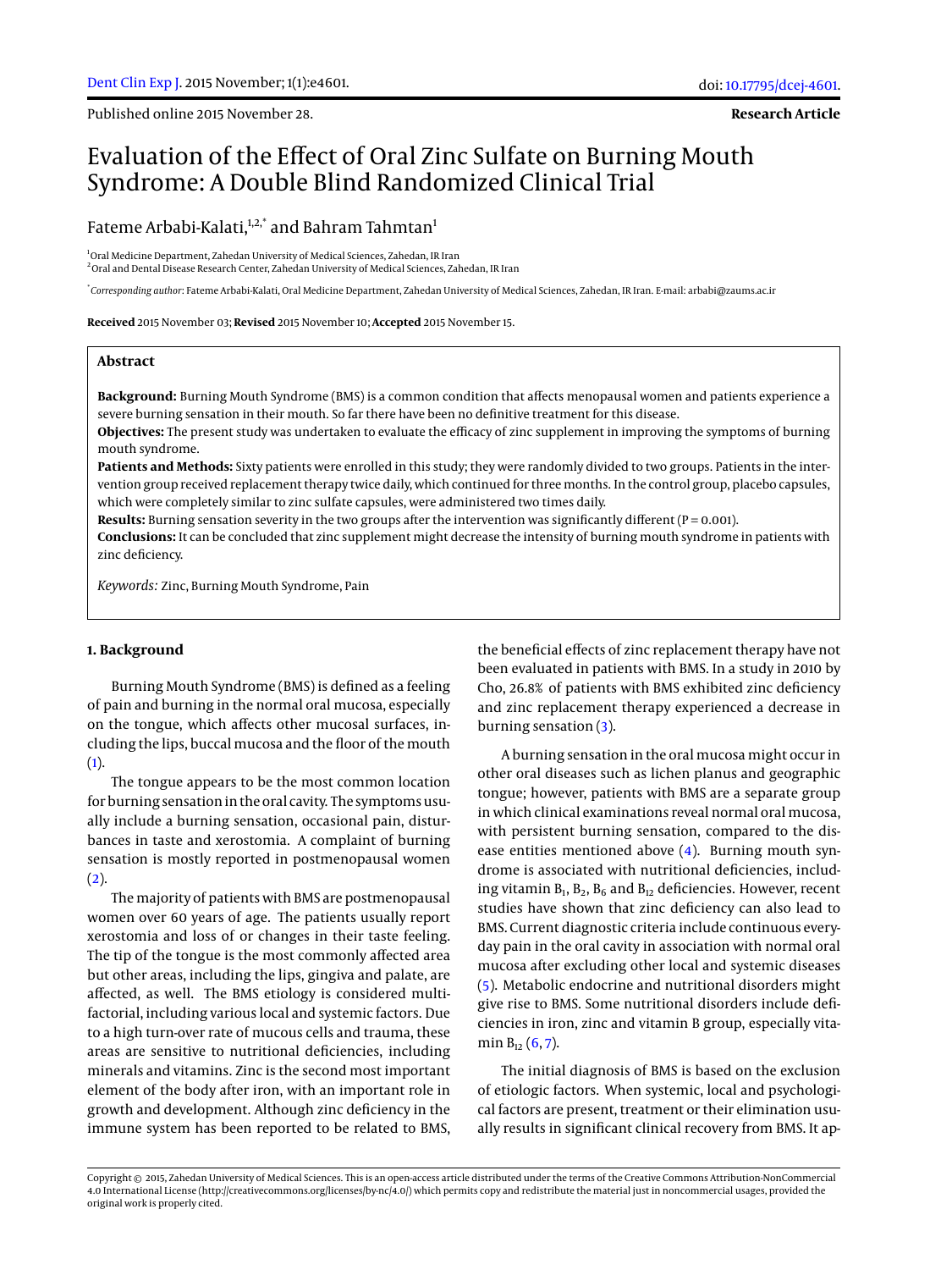pears in some patients with BMS with deficiencies mentioned previously, eliminations of systemic, local and psychological factors has results in alleviation of or decrease in BMS symptoms [\(8\)](#page-2-7).

## **2. Objectives**

Given the lack of sufficient studies and data on the effect of zinc replacement therapy regarding the decrease in the severity of BMS symptoms, the present study was undertaken to evaluate the effect of zinc replacement therapy on BMS symptoms.

#### **3. Patients and Methods**

The present clinical trial was approved by the ethics committee of Zahedan University of Medical Sciences and registered at the Iranian center for clinical trials under the code IRCT20131209313N5 and was available at www.irct.ir during years 2013 to 2014.

Patients with BMS referring to Zahedan faculty of dentistry, who had zinc deficiency in laboratory evaluations, were included in the study. For excluding other possible etiological factors related to BMS, we performed a complete blood count (CBC) and patients with anemia were excluded. All patients signed an informed consent form before being included in the study. The diagnostic criteria for BMS included the following:

1) Burning sensation in all or some parts of the oral cavity with or without symptoms such as a change in taste for at least four months,

2) Normal oral mucosa without any lesions,

3) Absence of local or systemic factors producing similar symptoms.

The exclusion criteria consisted of known systemic diseases, age of less than 18 years, pregnancy, smoking habits, oral lesions and refusing to sign the informed consent  $form (9)$  $form (9)$ .

The subjects were divided to case and control groups using the block randomization technique.

All the subjects were examined before treatment and the burning sensation severity was evaluated based on numeric rating scale (NRS), with '0' indicating absence of burning sensation and '10' indicating the most severe burning sensation experienced by the subject. The subjects were asked to determine the severity of their burning sensation from 0 to 10.

To prepare the medication, 220-mg zinc sulfate capsules were procured from the Alhavi company. The contents of half of the capsules were replaced with soluble pharmaceutical starch powder to prepare placebos. All

capsules were then placed within coded glasses by a pharmacist and handed to the oral medicine specialist.

The patients in the case group were treated with zinc sulfate by the oral medicine specialist; 220-mg capsules of zinc sulfate (Alhavi Company, Iran) were administered twice daily and the replacement therapy was continued for three months. In the control group, placebo capsules, which looked the same as the zinc sulfate capsules, were administered two times daily for three months. After three months, burning sensation severity was evaluated and measured.

The serum zinc levels were determined and if these levels were not normal, treatment with zinc sulfate capsules continued for another month. After this period, the subjects were evaluated again and burning sensation severity was determined. All measurements were done by a physician blinded to the study procedures.

After the study, the control group patients also received zinc replacement therapy.

Data were analyzed with the SPSS 18 software. The Ttest was used to evaluate the means of burning sensation scores and serum zinc levels of the subjects. Statistical significance was set at  $P < 0.05$ .

# **4. Results**

In the present study, 60 patients with BMS, who had zinc deficiency, were evaluated, with 30 subjects in the case and 30 in the control groups. In the case group, there were 28 females and two males; in the control group, there were 27 females and three males. The mean age of the subjects were 57.2  $\pm$  5.02 and 55.6  $\pm$  7 years in the case and control groups, respectively, with no statistically significant differences between the two groups ( $P = 0.06$ ). The mean durations of affliction with BMS were  $4.5 \pm 3.1$  and  $4.1 \pm 1.5$  years in the case and control groups, respectively, with no statistically significant differences between the two groups ( $P =$ 0.4). The most common locations for burning sensation were the tongue, the entire oral cavity, gingiva and the buccal mucosa, in descending order.

Before intervention there was no difference in sensation severity and serum zinc level between the groups.

At the end of the study there was a significant difference in sensation severity and serum zinc level between the two groups [\(Table 1\)](#page-2-9).

# **5. Discussion**

The results of the present study showed that zinc supplementation decreases the severity of burning sensation in patients with BMS, although it does not alleviate it completely.